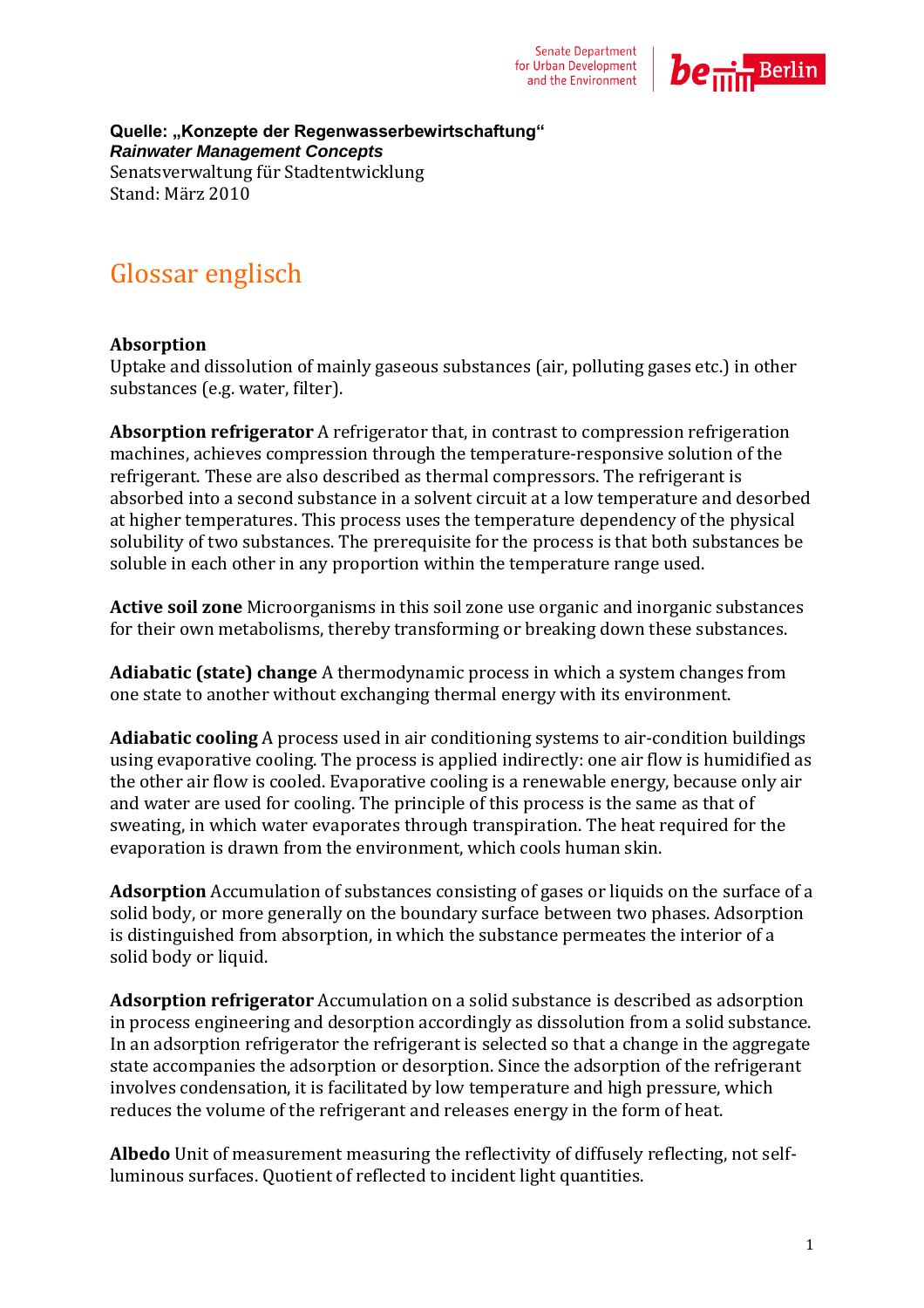Immission Control Act (Bundesimmissionsschutzgesetz – BimschG). **Best Available Technology** (BVT) BAT (best available technique – BAT) is an English legal term used to describe "newest state of the art" technology that is available to users under "economically reasonable conditions". The EU Commission has sought to use this term to replace "state of the art (Stand der Technik)", which is used in the Federal

**Biocide** The term "biocide" covers all chemicals used to combat harmful organisms in chemical/biological ways, e.g. disinfectants, wood preservation products and all pesticides.

**Biotope Area Factor** (BAF) Instrument for securing "green qualities" in Berlin's inner city. It can be stipulated in Berlin as a statutory ordinance in a landscape plan. It contributes to the standardisation and concretisation of environmental quality goals, specifies the proportion of the area of a property to serve as a planted area and takes on other ecosystem functions.

**Climbing supports** Technical constructions that enable climbing plants to grow up vertical facades. The difficulty involved is that there are various kinds of climbing mechanisms. In our case, "leaf tendril climbers", whose young shoots can twine around a rope, are preferred. Profiles that are too wide will not be effective. Other species are scramblers, whose tough tendrils can hook onto existing structures.

**Co-generation heating and power station** (CHP) A co-generation heating and power station consists of motors or gas turbines that use the heat produced in electricity generation as district heating to heat buildings and provide hot water. Facilities with an output of >5 or 10 MW are no longer referred to as 'co-generation heating and power stations', but as 'micro-combined heat and power facilities'.

**Demonstration projects** As part of pilot projects, large-scale demonstration projects are supported and funded to demonstrate, for the first time, the way in which forwardlooking methods of avoiding or reducing environmental pollution can be implemented.

**Drinking water** is the most important nutrient and is also used for other domestic purposes. 99% of the German population obtains it from the public water supply, which complies with the high-quality standards of the German Drinking Water Ordinance (Trinkwasserverordnung). In Germany the supply of drinking water makes up approx. 4% of total water consumption. Each German consumes 130 litres daily on average, so water consumption in Germany is at a low level in comparison with consumption levels in other European countries.

**Ecology** The study of the relationship of living beings to their biological environment (from the Greek oikos "home" and logos "study"). The term was coined by Ernst Haeckel, who defined it as "The whole science of the relationships of organisms to their surrounding world". Ecology (a sub-discipline of biology) was initially defined as the study of the natural environment. It is now more broadly understood as the science of the interactive relationships between organisms and environmental factors.

 **Element input into nature** Element inputs are solid and gaseous pollutants that are released during the extraction, processing and use of raw materials and energy and that can pollute natural cycles (incl. people).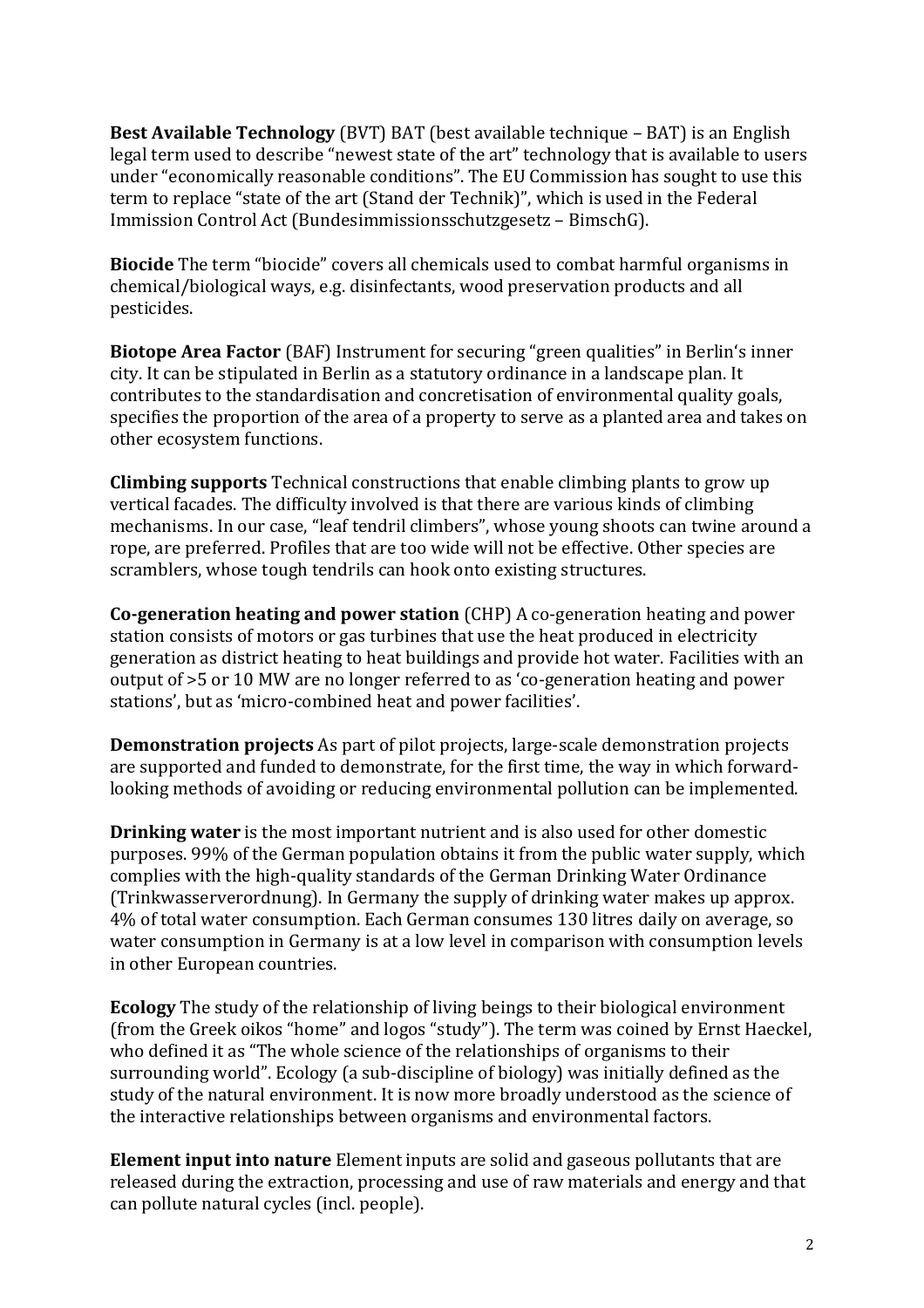energy (1 kg or tonne of coal equivalent TCE = 29,308 KJ = 8.14 kWh; 1 kg or tonne of oil equivalent TOE =  $41,868$  KJ = $11.63$  kWh;  $1m<sup>3</sup>$ , natural gas =  $31,736$  KJ =  $8.82$  kWh). 1 **Energy** is the ability of a body to do work. It is measured in the same unit as work, in joules (1 KJ = a thousand joules, 1 MJ = 1 million joules). Another unit of energy in use is the kWh (kilowatt hour). Units of energy are often also specified in units of primary joule is equivalent to one watt second (Ws).

**Environment** This term is defined in various ways. In its most comprehensive definition 'environment' means the totality of factors (incl. physical, mental, technical, economic and social relationships and conditions) that predetermine existence. It is defined here as the entirety of natural conditions that define human living space.

**Eutrophication** (over-fertilization) is the overfertilization of bodies of water, resulting in the accelerated growth of water plants but also of algae. Waters then become contaminated because the oxygen demand increases, causing an oxygen deficit in the water. At an advanced stage, the dieback of water plants leads to their rotting and the formation of poisonous substances such as ammonia and hydrogen sulphides. Eutrophication arises out of a surplus of nutrients (mainly nitrate and phosphate) from agricultural fertilizers and effluents. The result is a decline in fish stocks and the death of large numbers of fish. Rainwater runoff from sealed surfaces causes a continuous inflow of nutrients into surface water in areas with separate sewers for rainwater and effluents, while torrential rains contaminate the water in areas with combined sewers.

 required in the early stages. Its mineral nutrient-poor, coarsely porous growing media should be 5 to 12 cm deep. **Extensive roof greening** Cost-effective greening, especially suitable for low-load roofs with no designated usage. Low levels of annual maintenance; watering is usually only

**FBB** The Fachvereinigung Bauwerksbegrünung e.V. is a consortium of scientists, planners, builders, producers and municipalities involved in the field of roof greening, who have made it their goal to promote roof greening, ensuring the implementation of practicable quality criteria and a comprehensive and objective information policy in the interests of consumer protection.

**FLL** – Forschungsgesellschaft Landschaftsentwicklung Landschaftsbau e.V. The FLL publishes various guidelines on greening buildings, which the FBB promotes and supports. Important connections involving a range of trades and disciplines are presented in these guidelines. The FLL series of publications includes diverse rules and standards as well as publications on planning, creating, developing and maintaining installations, which are updated in accordance with current technological developments

**Ground water** is the water underground. This invisible resource is a major element of the water cycle and fulfils vital ecological functions. It is also the main source of drinking water. Ground water must be protected from contamination, so it is extremely important to consistently apply precautionary principles in handling it.

**Growing media**Engineered substratum produced for green roof and green facade technology purposes. It includes well defined values for retention rates and low components of fertilizer. These artificial materials can be combined with recycling materials, crushed roof tiles, volcanic components like lava, pumes or expanded slate.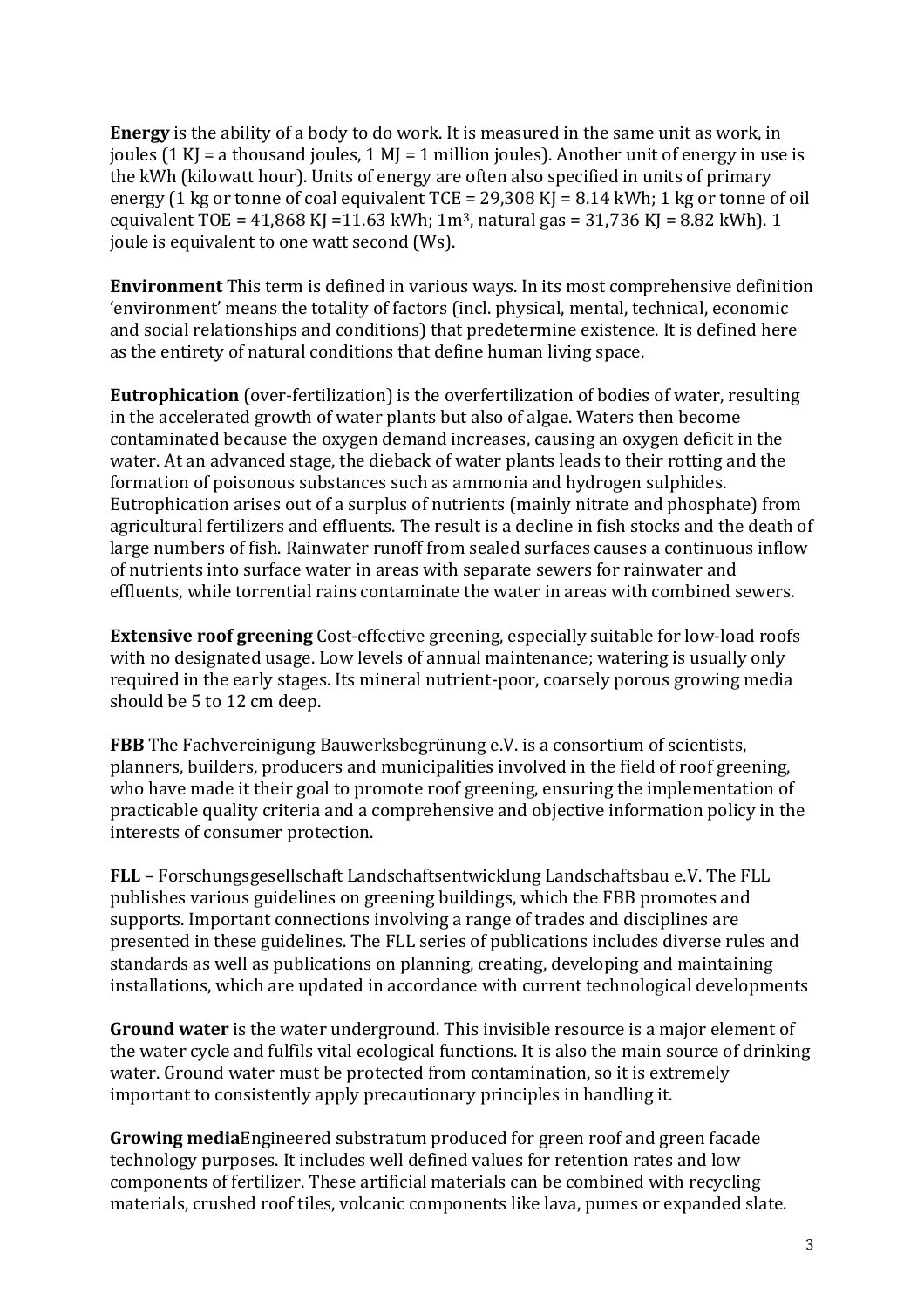plantings and terraces. **Intensive roof greening** A synonym for roof gardens. Garden-type areas of vegetation are planned and maintained, usually by professional gardeners on non-earthbound surfaces. The ecological aspects of intensive roof gardens can be optimised by using rainwater management, where appropriate drainage and storage layers are laid under

**Lysimeter** Open, overgrown ground cylinders for measuring precipitation, infiltration and evaporation, which are set into the ground, flush with their surroundings. Lysimeters are usually placed on a scale so as to promptly and exactly determine the water balance. The filtrated water can thus be qualitatively and quantitatively analysed.

**Micro-combined heat and power facilities** take the heat produced in electricity generation and use it for heating and hot water. This can increase the efficiency of the primary energy used from 30 to 40% to 60 to 90%. In summer this heat can be converted into cooling using absorption or adsorption refrigeration machines.

**Monitoring** systematic recording, observation or surveillance of a procedure or process using technical devices or other observation systems. The function of monitoring is to enable intervention in a monitored operation or process if it is not taking the desired course or specific threshold values fall short or are exceeded. Monitoring is thus a special type of recording.

 maintenance of natural systems (materials and life cycles). **Natural Resources** Natural resources are all elements of nature useful to humanity. These include non-renewable resources (raw materials, forms of primary energy, soil and land, genetic resources), renewable resources (plants, animals, water, air and wind) and quasi-inexhaustible resources (for a human timescale) such as the sun's radiation energy. To this are added their countless functions that are essential to human life (sink functions, i.e. the absorption of emissions and wastes), habitat functions and the

**PLC – Programmable Logic Controller**; flexible control modules that carry out all kinds of control tasks depending on digital and analogue input. They can be used to control waste water systems, rainwater management systems and for watering.

**Precipitation water** Water derived from precipitation (rain, snow, hail etc.), flowing off and collected from built or sealed surfaces, mainly rainwater.

**Primary energy** Forms of primary energy are substances or energy fields, the energy content of primary energy media and of energy streams that have not yet undergone technical conversion and from which secondary energy can be obtained directly or through one or more conversion processes (e.g. black coal, brown coal, crude oil, biomass, wind power, solar radiation and geothermal energy).

 **Rainwater** Defined in DIN 1989 as water from natural precipitation that has not been contaminated by usage.

**Retention** The prevention and delay of runoff.

**Roof runoff water** Precipitation water that flows off roofs and changes in quality due to reactions with the roofing material and with accumulations on the roof.